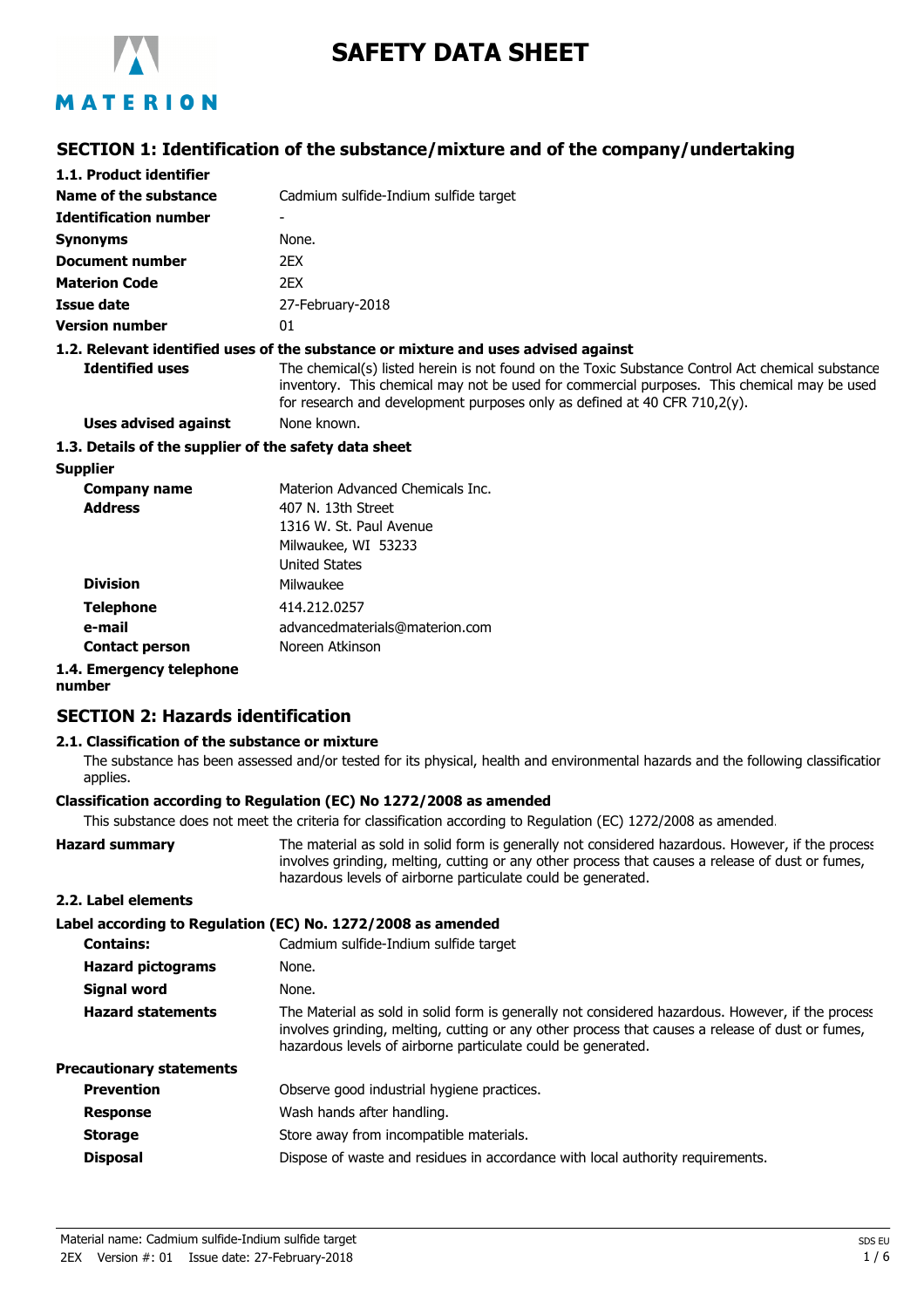100 % of the mixture consists of component(s) of unknown acute oral toxicity. 100 % of the mixture consists of component(s) of unknown acute dermal toxicity. 100 % of the mixture consists of component(s) of unknown acute hazards to the aquatic environment. 100 % of the mixture consists of component(s) of unknown long-term hazards to the aquatic environment. For further information, please contact the Product Stewardship Department at +1.800.862.4118. **2.3. Other hazards** Not a PBT or vPvB substance or mixture.

### **SECTION 3: Composition/information on ingredients**

#### **3.1. Substances**

#### **General information**

| <b>Chemical name</b>                                            | %   | No. | CAS-No. / EC REACH Registration No. INDEX No. | <b>Notes</b> |
|-----------------------------------------------------------------|-----|-----|-----------------------------------------------|--------------|
| Cadmium sulfide-Indium sulfide target                           | 100 |     |                                               |              |
| $\mathbf{C}$ and $\mathbf{C}$ and $\mathbf{C}$ and $\mathbf{C}$ |     |     |                                               |              |

**Classification:** -

#### **List of abbreviations and symbols that may be used above**

#: This substance has been assigned Union workplace exposure limit(s).

M: M-factor

PBT: persistent, bioaccumulative and toxic substance.

vPvB: very persistent and very bioaccumulative substance.

All concentrations are in percent by weight unless ingredient is a gas. Gas concentrations are in percent by volume.

#### **SECTION 4: First aid measures**

| <b>General information</b>                                                                 | Ensure that medical personnel are aware of the material(s) involved, and take precautions to<br>protect themselves. |  |  |
|--------------------------------------------------------------------------------------------|---------------------------------------------------------------------------------------------------------------------|--|--|
| 4.1. Description of first aid measures                                                     |                                                                                                                     |  |  |
| <b>Inhalation</b>                                                                          | Move to fresh air. Call a physician if symptoms develop or persist.                                                 |  |  |
| <b>Skin contact</b>                                                                        | Wash off with soap and water. Get medical attention if irritation develops and persists.                            |  |  |
| Eye contact                                                                                | Rinse with water. Get medical attention if irritation develops and persists.                                        |  |  |
| <b>Ingestion</b>                                                                           | Rinse mouth. Get medical attention if symptoms occur.                                                               |  |  |
| 4.2. Most important<br>symptoms and effects, both<br>acute and delayed                     | Exposure may cause temporary irritation, redness, or discomfort.                                                    |  |  |
| 4.3. Indication of any<br>immediate medical attention<br>and special treatment<br>needed   | Treat symptomatically.                                                                                              |  |  |
| <b>SECTION 5: Firefighting measures</b>                                                    |                                                                                                                     |  |  |
| <b>General fire hazards</b>                                                                | No unusual fire or explosion hazards noted.                                                                         |  |  |
| 5.1. Extinguishing media<br><b>Suitable extinguishing</b><br>media                         | Water fog. Foam. Dry chemical powder. Carbon dioxide (CO2).                                                         |  |  |
| <b>Unsuitable extinguishing</b><br>media                                                   | Do not use water jet as an extinguisher, as this will spread the fire.                                              |  |  |
| 5.2. Special hazards arising<br>from the substance or<br>mixture                           | During fire, gases hazardous to health may be formed.                                                               |  |  |
| 5.3. Advice for firefighters<br><b>Special protective</b><br>equipment for<br>firefighters | Self-contained breathing apparatus and full protective clothing must be worn in case of fire.                       |  |  |
| <b>Special firefighting</b><br>procedures                                                  | Use water spray to cool unopened containers.                                                                        |  |  |
| <b>Specific methods</b>                                                                    | Use standard firefighting procedures and consider the hazards of other involved materials.                          |  |  |
| <b>SECTION 6: Accidental release measures</b>                                              |                                                                                                                     |  |  |
|                                                                                            | 6.1. Personal precautions, protective equipment and emergency procedures                                            |  |  |
| For non-emergency                                                                          | Keep unnecessary personnel away. For personal protection, see section 8 of the SDS.                                 |  |  |

**personnel For emergency** Keep unnecessary personnel away. Use personal protection recommended in Section 8 of the SDS. **responders**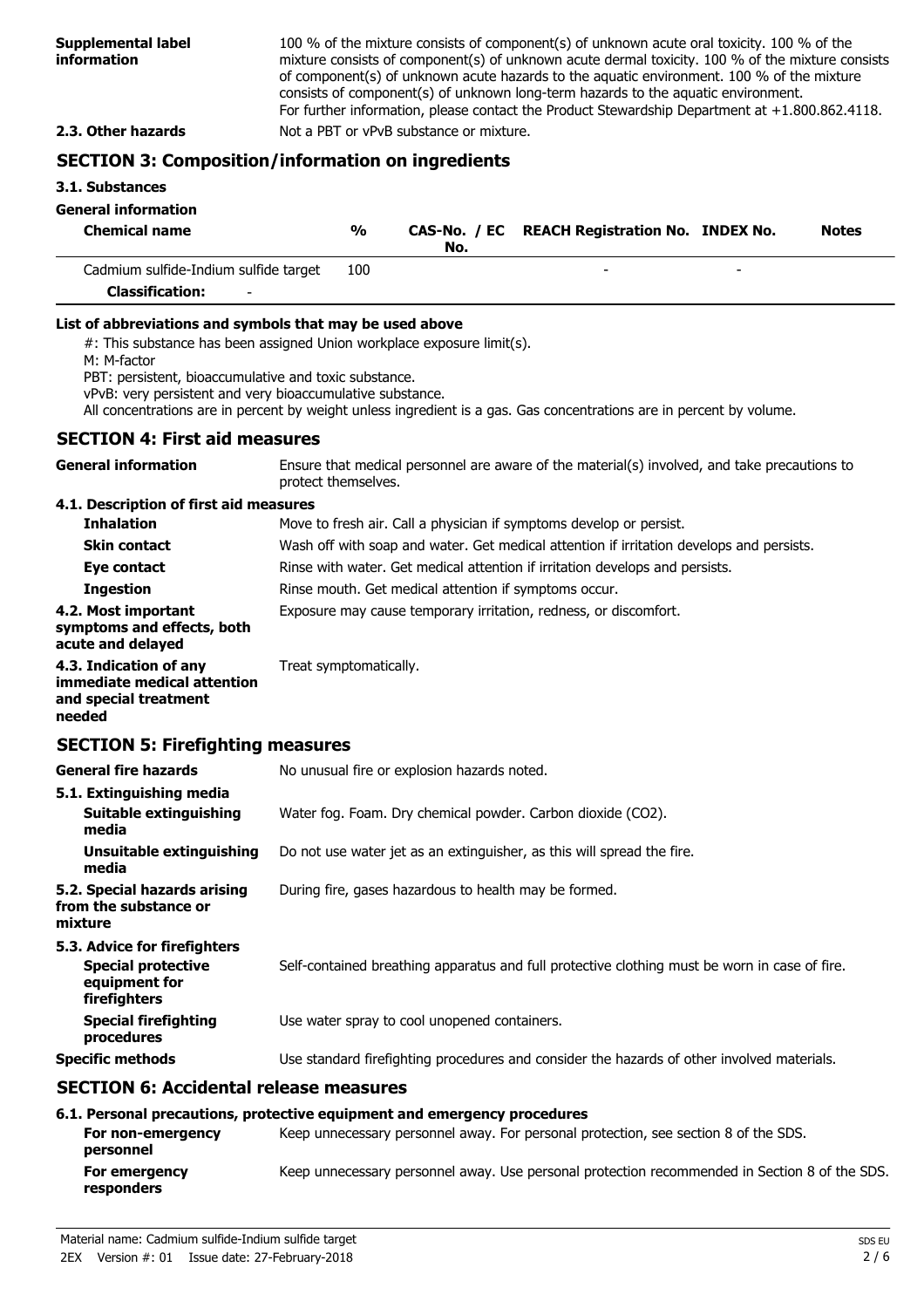| 6.2. Environmental<br>precautions                            | Avoid discharge into drains, water courses or onto the ground.                                         |
|--------------------------------------------------------------|--------------------------------------------------------------------------------------------------------|
| 6.3. Methods and material for<br>containment and cleaning up | Stop the flow of material, if this is without risk. Following product recovery, flush area with water. |
| 6.4. Reference to other<br>sections                          | For personal protection, see section 8 of the SDS. For waste disposal, see section 13 of the SDS.      |

### **SECTION 7: Handling and storage**

| 7.1. Precautions for safe<br>handling                                   | Observe good industrial hygiene practices.                                                                         |
|-------------------------------------------------------------------------|--------------------------------------------------------------------------------------------------------------------|
| 7.2. Conditions for safe<br>storage, including any<br>incompatibilities | Store in original tightly closed container. Store away from incompatible materials (see Section 10 of<br>the SDS). |
| 7.3. Specific end use(s)                                                | Not available.                                                                                                     |

### **SECTION 8: Exposure controls/personal protection**

| 8.1. Control parameters                              |                                                                                                                                                                                                                                                                                                                                                                                                        |
|------------------------------------------------------|--------------------------------------------------------------------------------------------------------------------------------------------------------------------------------------------------------------------------------------------------------------------------------------------------------------------------------------------------------------------------------------------------------|
| <b>Occupational exposure limits</b>                  | No exposure limits noted for ingredient(s).                                                                                                                                                                                                                                                                                                                                                            |
| <b>Biological limit values</b>                       | No biological exposure limits noted for the ingredient(s).                                                                                                                                                                                                                                                                                                                                             |
| <b>Recommended monitoring</b><br>procedures          | Follow standard monitoring procedures.                                                                                                                                                                                                                                                                                                                                                                 |
| Derived no effect levels<br>(DNELs)                  | Not available.                                                                                                                                                                                                                                                                                                                                                                                         |
| <b>Predicted no effect</b><br>concentrations (PNECs) | Not available.                                                                                                                                                                                                                                                                                                                                                                                         |
| 8.2. Exposure controls                               |                                                                                                                                                                                                                                                                                                                                                                                                        |
| <b>Appropriate engineering</b><br>controls           | Good general ventilation (typically 10 air changes per hour) should be used. Ventilation rates should<br>be matched to conditions. If applicable, use process enclosures, local exhaust ventilation, or other<br>engineering controls to maintain airborne levels below recommended exposure limits. If exposure<br>limits have not been established, maintain airborne levels to an acceptable level. |
|                                                      | Individual protection measures, such as personal protective equipment                                                                                                                                                                                                                                                                                                                                  |
| <b>General information</b>                           | Personal protection equipment should be chosen according to the CEN standards and in discussion<br>with the supplier of the personal protective equipment.                                                                                                                                                                                                                                             |
| Eye/face protection                                  | Wear safety glasses with side shields (or goggles).                                                                                                                                                                                                                                                                                                                                                    |
| <b>Skin protection</b>                               |                                                                                                                                                                                                                                                                                                                                                                                                        |
| - Hand protection                                    | Wear appropriate chemical resistant gloves.                                                                                                                                                                                                                                                                                                                                                            |
| - Other                                              | Wear suitable protective clothing.                                                                                                                                                                                                                                                                                                                                                                     |
| <b>Respiratory protection</b>                        | In case of insufficient ventilation, wear suitable respiratory equipment.                                                                                                                                                                                                                                                                                                                              |
| <b>Thermal hazards</b>                               | Wear appropriate thermal protective clothing, when necessary.                                                                                                                                                                                                                                                                                                                                          |
| <b>Hygiene measures</b>                              | Always observe good personal hygiene measures, such as washing after handling the material and<br>before eating, drinking, and/or smoking. Routinely wash work clothing and protective equipment to<br>remove contaminants.                                                                                                                                                                            |
| <b>Environmental exposure</b><br>controls            | Environmental manager must be informed of all major releases.                                                                                                                                                                                                                                                                                                                                          |

## **SECTION 9: Physical and chemical properties**

### **9.1. Information on basic physical and chemical properties**

| <b>Appearance</b>                          |                |
|--------------------------------------------|----------------|
| <b>Physical state</b>                      | Solid.         |
| Form                                       | Solid.         |
| Colour                                     | Not available. |
| Odour                                      | Not available. |
| <b>Odour threshold</b>                     | Not available. |
| рH                                         | Not available. |
| <b>Melting point/freezing point</b>        | Not available. |
| Initial boiling point and<br>boiling range | Not available. |
| Flash point                                | Not available. |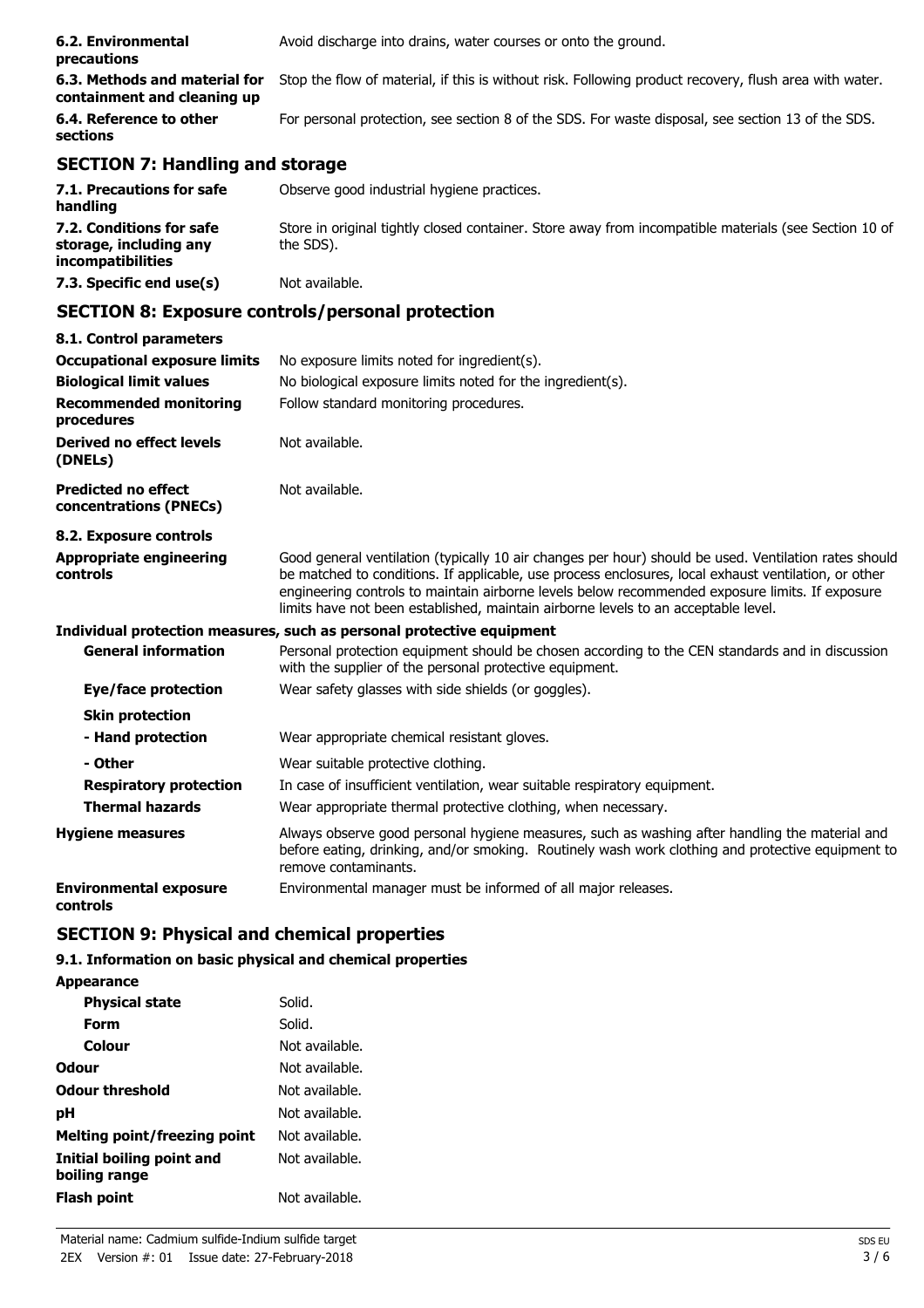| <b>Evaporation rate</b>                           | Not available.                                |
|---------------------------------------------------|-----------------------------------------------|
| Flammability (solid, gas)                         | Not available.                                |
| Upper/lower flammability or explosive limits      |                                               |
| Flammability limit - lower Not available.<br>(%)  |                                               |
| <b>Flammability limit -</b><br>upper $(\%)$       | Not available.                                |
| Vapour pressure                                   | Not available.                                |
| <b>Vapour density</b>                             | Not available.                                |
| <b>Relative density</b>                           | Not available.                                |
| Solubility(ies)                                   |                                               |
| Solubility (water)                                | Not available.                                |
| <b>Partition coefficient</b><br>(n-octanol/water) | Not available.                                |
| <b>Auto-ignition temperature</b>                  | Not available.                                |
| <b>Decomposition temperature</b>                  | Not available.                                |
| <b>Viscosity</b>                                  | Not available.                                |
| <b>Explosive properties</b>                       | Not explosive.                                |
| <b>Oxidising properties</b>                       | Not oxidising.                                |
| 9.2. Other information                            | No relevant additional information available. |

## **SECTION 10: Stability and reactivity**

| 10.1. Reactivity                            | The product is stable and non-reactive under normal conditions of use, storage and transport |
|---------------------------------------------|----------------------------------------------------------------------------------------------|
| 10.2. Chemical stability                    | Material is stable under normal conditions.                                                  |
| 10.3. Possibility of hazardous<br>reactions | No dangerous reaction known under conditions of normal use.                                  |
| 10.4. Conditions to avoid                   | Contact with incompatible materials.                                                         |
| 10.5. Incompatible materials                | Strong oxidising agents.                                                                     |
| 10.6. Hazardous<br>decomposition products   | No hazardous decomposition products are known.                                               |

## **SECTION 11: Toxicological information**

| <b>General information</b>                                 | Occupational exposure to the substance or mixture may cause adverse effects.                                           |  |  |
|------------------------------------------------------------|------------------------------------------------------------------------------------------------------------------------|--|--|
| <b>Information on likely routes of exposure</b>            |                                                                                                                        |  |  |
| <b>Inhalation</b>                                          | No adverse effects due to inhalation are expected.                                                                     |  |  |
| <b>Skin contact</b>                                        | No adverse effects due to skin contact are expected.                                                                   |  |  |
| Eye contact                                                | Direct contact with eyes may cause temporary irritation.                                                               |  |  |
| <b>Ingestion</b>                                           | May cause discomfort if swallowed. However, ingestion is not likely to be a primary route of<br>occupational exposure. |  |  |
| <b>Symptoms</b>                                            | Exposure may cause temporary irritation, redness, or discomfort.                                                       |  |  |
| 11.1. Information on toxicological effects                 |                                                                                                                        |  |  |
| <b>Acute toxicity</b>                                      | Not known.                                                                                                             |  |  |
| <b>Skin corrosion/irritation</b>                           | Due to partial or complete lack of data the classification is not possible.                                            |  |  |
| Serious eye damage/eye<br>irritation                       | Due to partial or complete lack of data the classification is not possible.                                            |  |  |
| <b>Respiratory sensitisation</b>                           | Due to partial or complete lack of data the classification is not possible.                                            |  |  |
| <b>Skin sensitisation</b>                                  | Due to partial or complete lack of data the classification is not possible.                                            |  |  |
| <b>Germ cell mutagenicity</b>                              | Due to partial or complete lack of data the classification is not possible.                                            |  |  |
| Carcinogenicity                                            | Due to partial or complete lack of data the classification is not possible.                                            |  |  |
| at work (as amended)                                       | Hungary. 26/2000 EüM Ordinance on protection against and preventing risk relating to exposure to carcinogens           |  |  |
| Not listed.                                                |                                                                                                                        |  |  |
| <b>Reproductive toxicity</b>                               | Due to partial or complete lack of data the classification is not possible.                                            |  |  |
| <b>Specific target organ toxicity</b><br>- single exposure | Due to partial or complete lack of data the classification is not possible.                                            |  |  |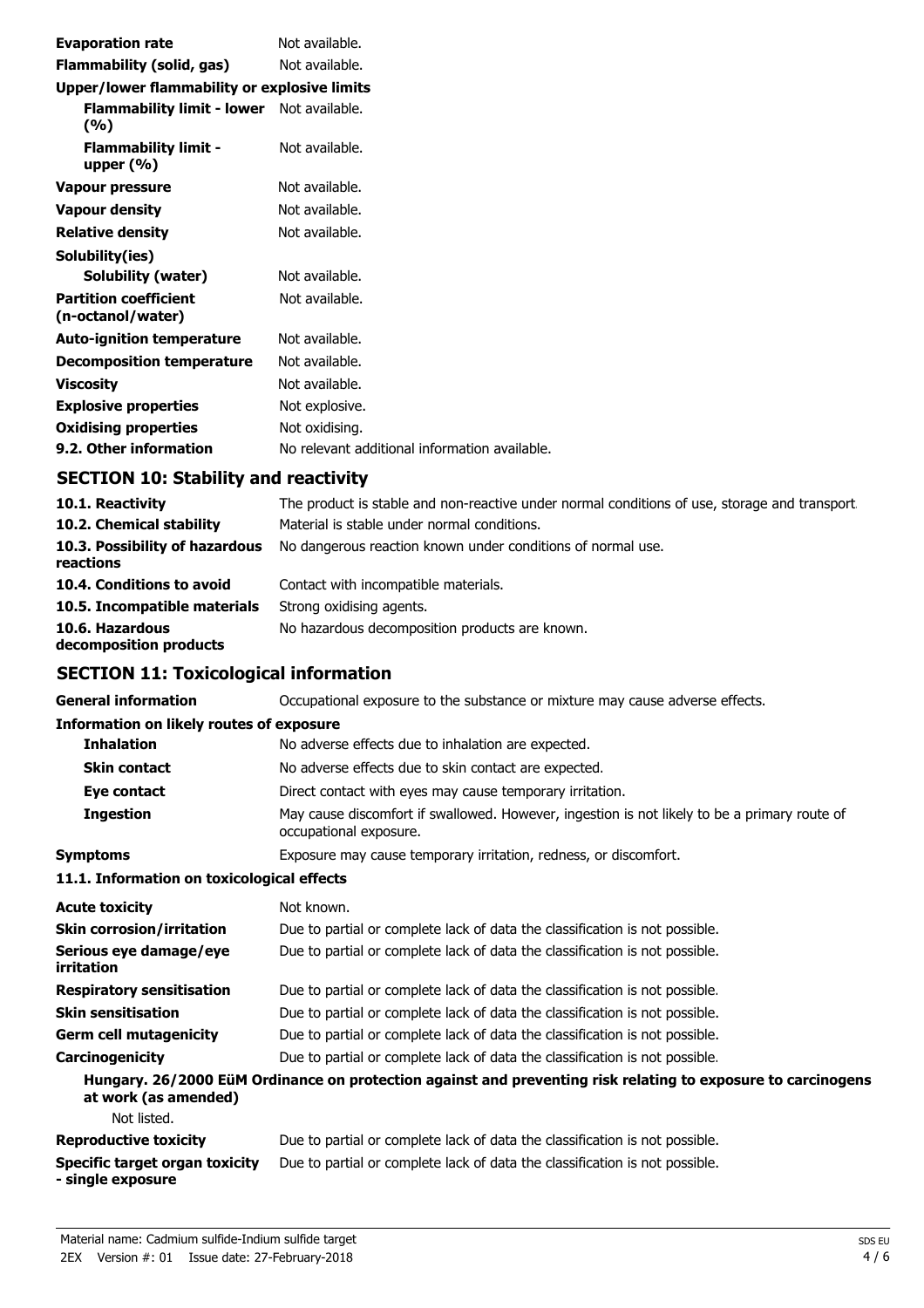| Specific target organ toxicity<br>- repeated exposure     | Due to partial or complete lack of data the classification is not possible.                                              |  |
|-----------------------------------------------------------|--------------------------------------------------------------------------------------------------------------------------|--|
| <b>Aspiration hazard</b>                                  | Due to partial or complete lack of data the classification is not possible.                                              |  |
| Mixture versus substance<br>information                   | No information available.                                                                                                |  |
| <b>Other information</b>                                  | Not available.                                                                                                           |  |
| <b>SECTION 12: Ecological information</b>                 |                                                                                                                          |  |
| 12.1. Toxicity                                            | Due to partial or complete lack of data the classification for hazardous to the aquatic environment,<br>is not possible. |  |
| 12.2. Persistence and<br>degradability                    |                                                                                                                          |  |
| 12.3. Bioaccumulative<br>potential                        | No data available.                                                                                                       |  |
| <b>Partition coefficient</b><br>n-octanol/water (log Kow) | Not available.                                                                                                           |  |
| <b>Bioconcentration factor (BCF)</b>                      | Not available.                                                                                                           |  |
| 12.4. Mobility in soil                                    | No data available.                                                                                                       |  |
| 12.5. Results of PBT                                      | Not a PBT or vPvB substance or mixture.                                                                                  |  |

### **12.6. Other adverse effects** No other adverse environmental effects (e.g. ozone depletion, photochemical ozone creation potential, endocrine disruption, global warming potential) are expected from this component.

### **SECTION 13: Disposal considerations**

#### **13.1. Waste treatment methods**

| <b>Residual waste</b>                  | Dispose of in accordance with local regulations. Empty containers or liners may retain some product<br>residues. This material and its container must be disposed of in a safe manner (see: Disposal<br>instructions). |
|----------------------------------------|------------------------------------------------------------------------------------------------------------------------------------------------------------------------------------------------------------------------|
| <b>Contaminated packaging</b>          | Since emptied containers may retain product residue, follow label warnings even after container is<br>emptied. Empty containers should be taken to an approved waste handling site for recycling or<br>disposal.       |
| EU waste code                          | The Waste code should be assigned in discussion between the user, the producer and the waste<br>disposal company.                                                                                                      |
| <b>Disposal</b><br>methods/information | Collect and reclaim or dispose in sealed containers at licensed waste disposal site.                                                                                                                                   |
| <b>Special precautions</b>             | Dispose in accordance with all applicable regulations.                                                                                                                                                                 |
|                                        |                                                                                                                                                                                                                        |

### **SECTION 14: Transport information**

#### **ADR**

**and vPvB assessment**

14.1. - 14.6.: Not regulated as dangerous goods.

#### **RID**

14.1. - 14.6.: Not regulated as dangerous goods.

#### **ADN**

14.1. - 14.6.: Not regulated as dangerous goods.

### **IATA**

14.1. - 14.6.: Not regulated as dangerous goods.

### **IMDG**

14.1. - 14.6.: Not regulated as dangerous goods.

### **SECTION 15: Regulatory information**

### **15.1. Safety, health and environmental regulations/legislation specific for the substance or mixture**

### **EU regulations**

**Regulation (EC) No. 1005/2009 on substances that deplete the ozone layer, Annex I and II, as amended** Not listed.

**Regulation (EC) No. 850/2004 On persistent organic pollutants, Annex I as amended** Not listed.

**Regulation (EU) No. 649/2012 concerning the export and import of dangerous chemicals, Annex I, Part 1 as amended**

Not listed.